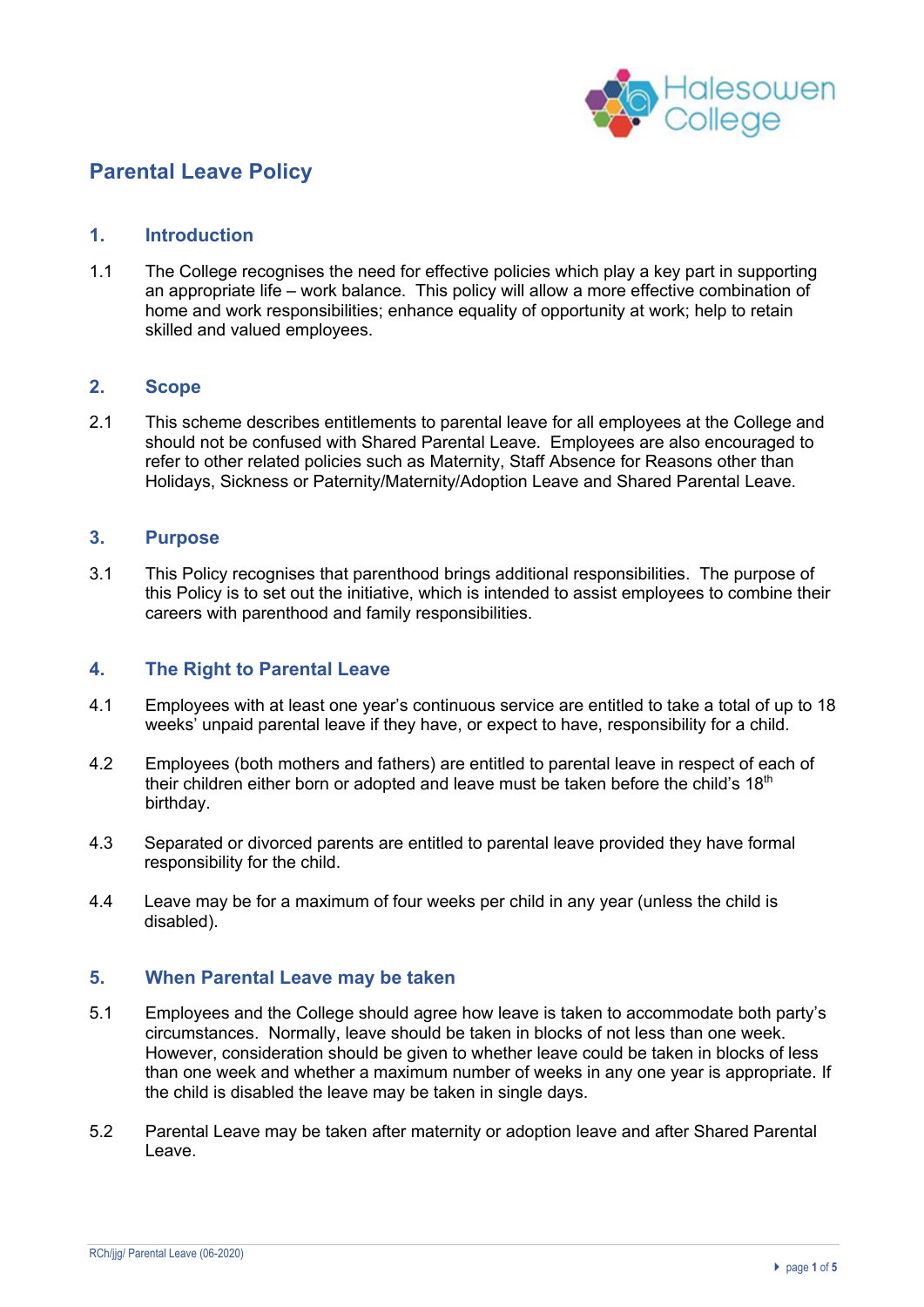## **6. Notice/Evidentiary Requirements**

- 6.1 In order to be able to take parental leave, employees need to give appropriate notice to the College of intent to take leave and must comply with any request made by the College to produce any appropriate evidence.
- 6.2 The written notice required by the College from an employee intending to take parental leave needs to cover the following points and should:
	- (a) specify the dates on which the period of leave is to begin and end; and
	- (b) be given to the College at least 21 days prior to taking the leave, unless there are exceptional circumstances which have been locally agreed.
- 6.3 In order to establish an employee's entitlement to parental leave, the College may request evidence of:
	- (a) an employee's responsibility for the child in respect of which parental leave is to be taken, this may include, for example, a child's birth certificate, a parental responsibility order, an adoption order, a MATB1;
	- (b) the age of the child in respect of whom parental leave is to be taken. This may include, for example, a child's birth certificate;
	- (c) details of any parental leave that the employee has taken during any employment with another employer;
	- (d) the child's entitlement to disability living allowance where appropriate.

## **7. Postponing Parental Leave**

- 7.1 The College can postpone or reduce the length of parental leave where an employee has given the appropriate notice but the College considers that the operational needs would be unduly disrupted if the employee took parental leave as requested. For these purposes, 'unduly disrupted' means any circumstances in which the College's business, organisation or interest is/are likely to be seriously threatened, harmed or undermined.
- 7.2 It is preferable that postponement should not occur in any other than extreme circumstances. As a guide only, parental leave may be postponed in circumstances where: the College is expecting a significant pressure to deliver and all the College's employees, or a significant number of them, and/or key members of staff are needed to fill the requirements; the College is undergoing a management/business restructuring which requires significant employee involvement for success; the College will be in breach of a significant contractual obligation if the employee is granted the parental leave as requested.
- 7.3 If the College has to postpone or reduce parental leave, the employee will be able to take parental leave of the same length as originally requested, or the remaining period of parental leave in the case of reduced leave, within 6 months of the date of the postponement or reduction in leave.
- 7.4 The College will not be able to postpone an employee's parental leave in the circumstances where the employee has given 21 days' notice to the College of intent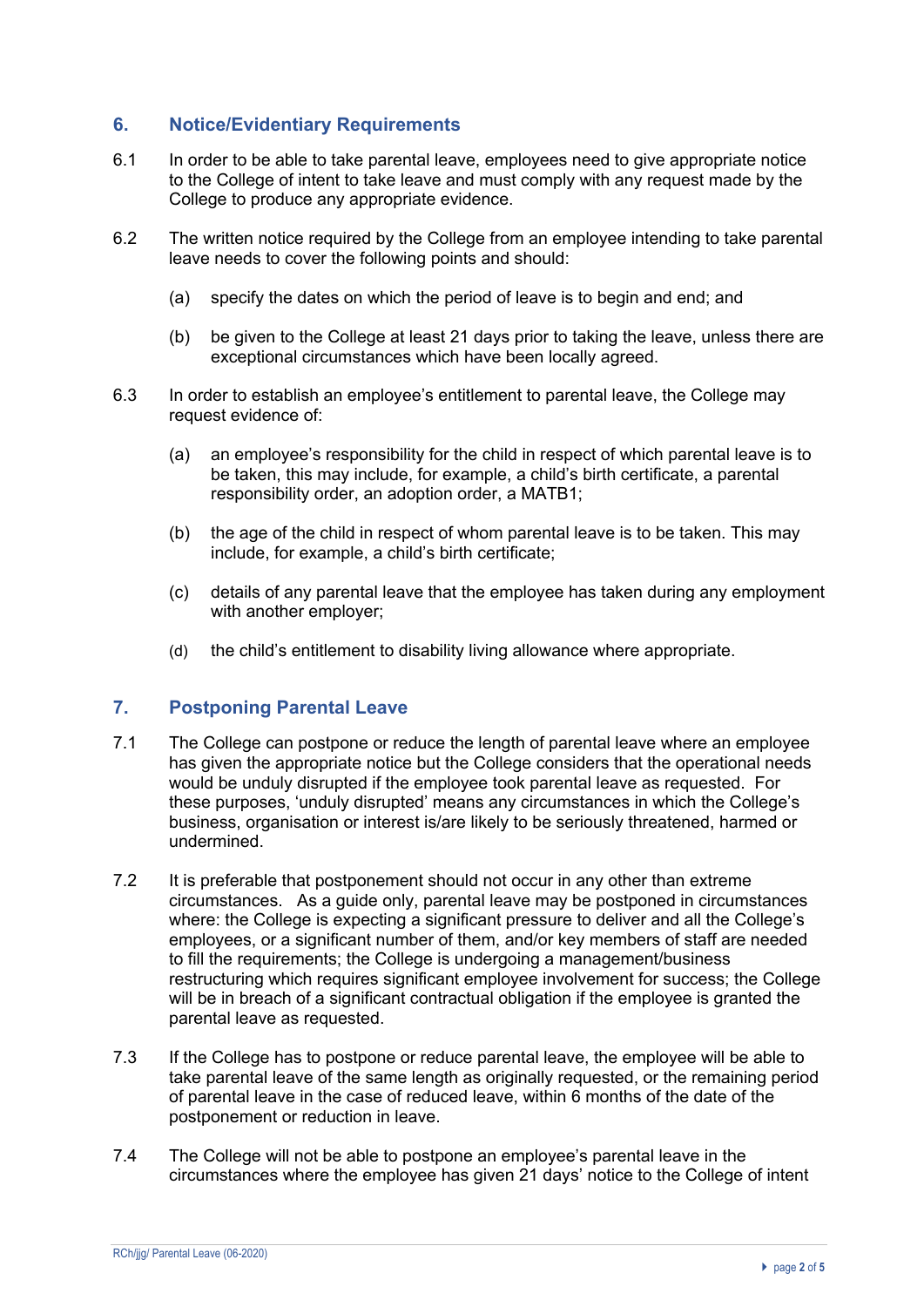to take parental leave which commences on the day on which childbirth occurs, or the day on which the child is placed for adoption.

## **8. Contact with the College during Parental Leave**

- 8.1 An employee's line manager will seek to ensure that during the period that the employee is absent from work on parental leave, they will be communicated with on a regular basis. This may include:
	- accessing notices on the Hub
	- **being sent relevant key minutes and/or agendas;**
	- **being sent relevant training information;**
	- **being included in invitations to relevant social events.**

An employee's line manager will also seek to keep in regular contact with the employee during the period of parental leave and keep other relevant staff informed about the employee's return to work.

- 8.2 For periods of parental leave in excess of four weeks, prior to the commencement of the parental leave, line managers should discuss with the employee arrangements for covering work and also for providing opportunities to remain in contact with the College whilst on leave. As far as possible, such arrangements will be finalised in consultation with the employee. If the employee has staff reporting to him/her, he/she will be involved, as far as possible, in key decisions relating to the temporary reporting arrangements to cover parental leave.
- 8.3 Employees on parental leave should remain on relevant circulation lists and be included in invitations to work related social events as though they were still at work. Where the employee has managerial responsibilities, the College should try to ensure that he/she is given the opportunity to participate in or be consulted about key decisions taken in his/her absence. As far as reasonably practicable, the College should try to defer key decisions until the employee's return from parental leave.
- 8.4 Where suitable training opportunities arise during an employee's parental leave, they should be offered to the employee concerned if appropriate. The College does not want parental leave to prejudice employees in terms of training and self development.
- 8.5 For periods of parental leave in excess of 4 weeks, employees should be invited for a meeting with their line manager in order to provide an opportunity to discussion of any material points concerning the return to work. These may include:
	- updating on developments at work;
	- **n** considering whether any retraining needs have arisen either because of the length of absence, or new technical, or other developments;
	- **n** organising any meetings/interviews which the College and the employee consider necessary to enable the employee to make an effective return to regular working.

The meeting will also provide an opportunity to discuss and explain any necessary and unavoidable changes to the employee's work.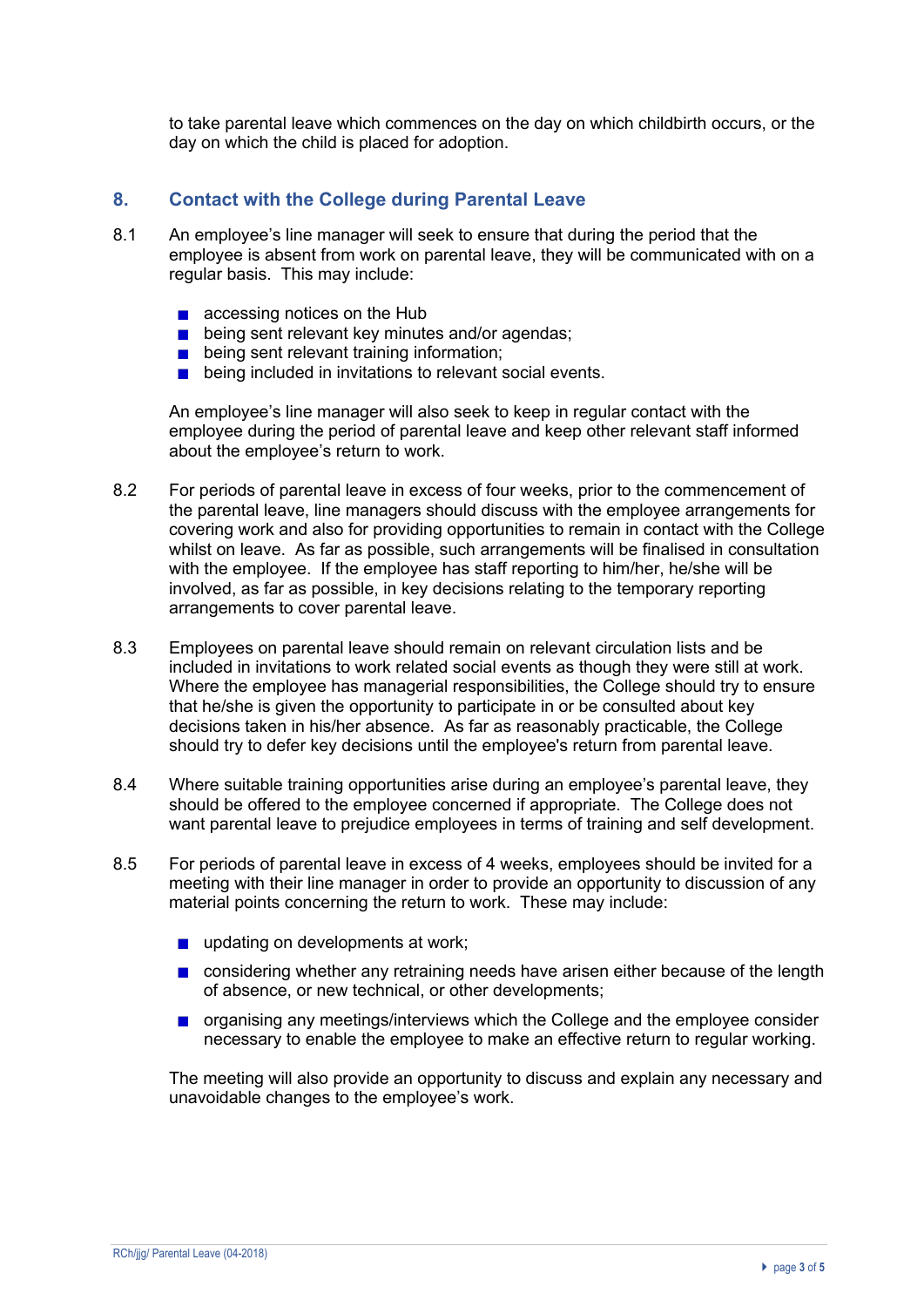## **9. Returning to Work**

- 9.1 If an employee has taken parental leave for a period of four weeks or less, at the end of the period of parental leave, the employee will be entitled to return to the job in which he/she was employed under his/her original contract of employment and on terms and conditions no less favourable than those to which he/she would have been entitled had he/she not been absent. This means he/she will be entitled to any pay awards and annual increments which he/she would have received if he/she had been at work.
- 9.2 In cases of parental leave in excess of 4 weeks, or less than 4 weeks' leave directly after additional maternity leave, the employee is entitled to return to the job in which he/she was employed under his/her original contract on terms and conditions no less favourable than those to which he/she would have been entitled had he/she not been absent unless this is not reasonably practicable for the College (and in the case of an employee who has taken less than 4 weeks' leave directly after a period of additional maternity leave, provided it would also not have been reasonably practicable to allow her to return to her original job at the end of her additional maternity leave) in which case she is entitled to return to a job which is suitable and appropriate for her.
- 9.3 If the College cannot offer the employee the right to return to his/her original job because of redundancy which would have occurred whether or not the employee had been absent, the College will offer the employee any suitable alternative employment which is available.

## **10. Terms and Conditions of Employment**

- 10.1 The employee's employment will continue whilst on parental leave. Leave will be unpaid, though the member of staff remains under contract.
- 10.2 During parental leave, the employee shall have the benefit of the Corporation's implied obligation of trust and confidence and terms of employment regarding notice of termination, compensation for redundancy and disciplinary and grievance procedure. The employee shall be bound during the parental leave period by the implied duty of good faith and terms of employment regarding notice of termination, disclosure of confidential information, acceptance of gifts and participation in other businesses.
- 10.3 Entitlement to other contractual terms and conditions during parental leave will be a matter for local agreement between the Corporation and employees. Employers and employees may wish to continue to make pension contributions during the period of absence on parental leave to maintain continuity of pensionable service. Periods of parental leave will be regarded as continuous service.

## **11. Records**

- 11.1 The College will keep detailed records of the parental leave requested and/or taken by each employee as well as details of any postponements or reductions in parental leave.
- 11.2 The College will comply with any reasonable requests to disclose relevant parental leave records to the employer of an individual who was previously employed by the College.